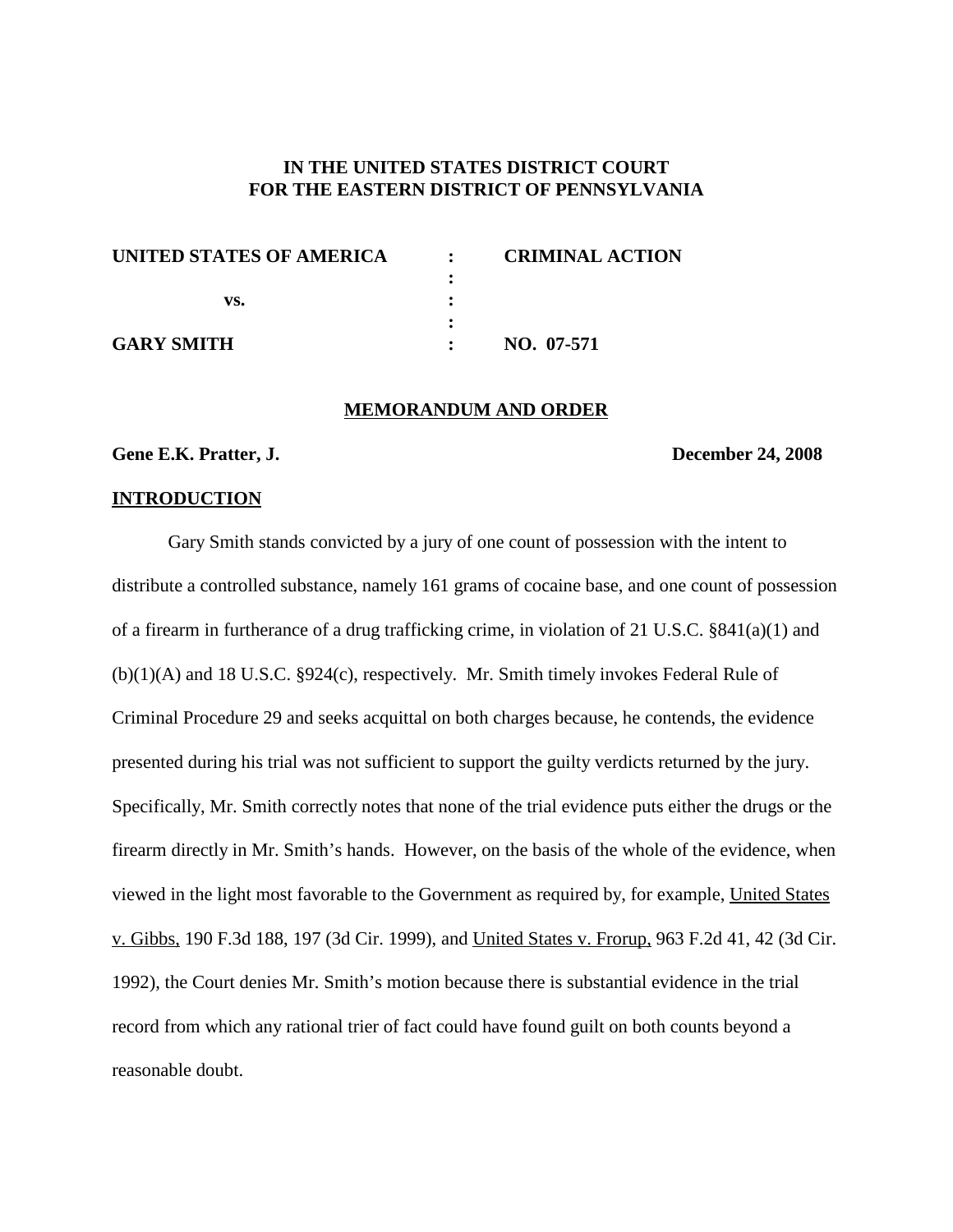#### **FACTUAL BACKGROUND**

In October 2006 Philadelphia narcotics agents initiated surveillance on the 100 block of East Pleasant Street where Mr. Smith's various movements were documented by Officer Matthew Farris and others. Specifically, Officer Farris testified that he observed Mr. Smith arrive in a black Monte Carlo and go unimpeded into the residential premises at 136 East Pleasant Street. Soon thereafter, Mr. Smith was seen leaving that house, going freely into 156 East Pleasant Street for a brief stay before returning to the first location, again without any obstacle to his independent access to the premises at 136 East Pleasant Street. Officer Farris also told the jury that he resumed the surveillance a week later. At that time, according to his testimony, Officer Farris observed Mr. Smith leave the 136 East Pleasant Street location, get into the front passenger seat of the Monte Carlo and reach down to the floorboard to secure a clear sandwich-sized plastic "baggie." The officer saw Mr. Smith quickly then get out of the car and engage a man on the sidewalk to whom Mr. Smith gave a number of items from the plastic bag. The man gave currency to Mr. Smith in exchange.

Officer Gary Francis testified concerning his process of taking information provided by Officer Farris and other narcotics investigators to secure a search warrant for 136 East Pleasant Street and the Monte Carlo.<sup>1</sup> The search warrant delineated the items to be located, as well as the materials recovered from the search of the residential location, specifically a quantity of "crack" cocaine, a gun, and U.S. currency.

Another Philadelphia police officer, Brian Dietz, then testified to his participation in the

 $1$  Mr. Smith's motion to suppress evidence collected on the strength of the search warrant was denied by the Court's Order of March 26, 2008 (Doc No. 36)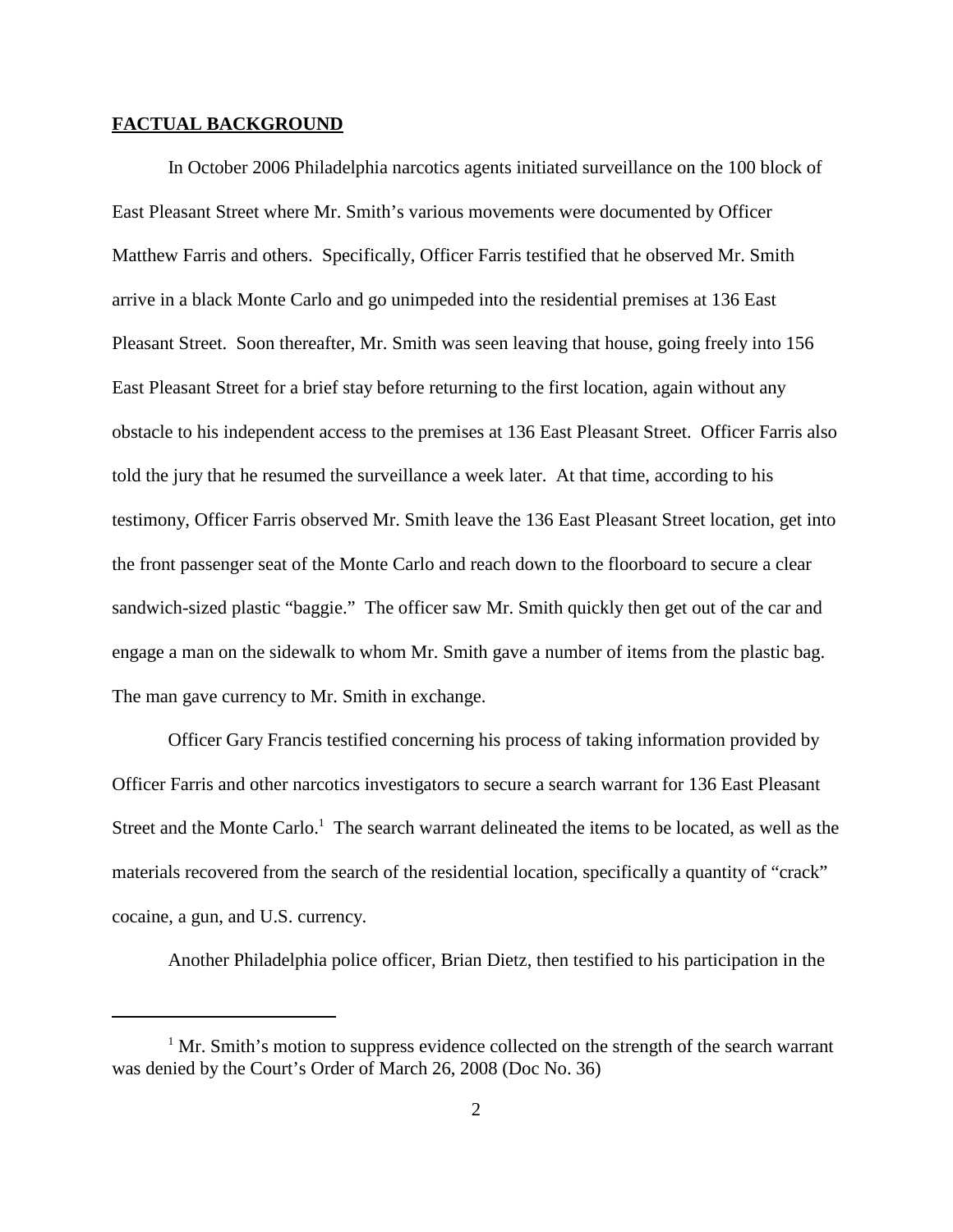search of the house at 136 East Pleasant Street. Officer Dietz explained to the jury that he was responsible for searching the dining room where he immediately inspected the top of the china cabinet because of the officer's considered judgment that that would be a suitable hiding place for contraband and paraphernalia. Therefore, Officer Dietz stood on a chair, looked at the top of the cabinet and retrieved the following: a loaded silver Smith & Wesson .40 caliber firearm, 11 additional rounds of ammunition, a zip lock plastic bag holding large white chunks of a substance, and a smaller knotted sandwich baggie that contained more of the same substance. The officer also secured a plate on which there was a white residue, two forms of picture identification in the name of Gary Smith, as well as mail addressed to Mr. Smith, all reflecting the 136 East Pleasant Street address. Various other paraphernalia, as well as the firearm (all described by Officer Kevin Keyes as often found with illegal narcotics), were also found by Officer Dietz on the china cabinet. Finally, Officer Dietz testified that when the police officers entered the residence, the officers found there an elderly woman and young child, both believed to be closely related to Mr. Smith inside.

Mr. Smith was not on or in the premises at the time of the search. None of the physical evidence was found on his person.

## **LEGAL DISCUSSION**

The upshot of Mr. Smith's Rule 29 motion is that the Government's case rested on a combination of the law enforcement officers' interpretive observation of "suspicious behavior" by Mr. Smith, the seizure of the contraband in the house and the two identification documents and the mail connecting Mr. Smith to the 136 East Pleasant Street location. These pieces of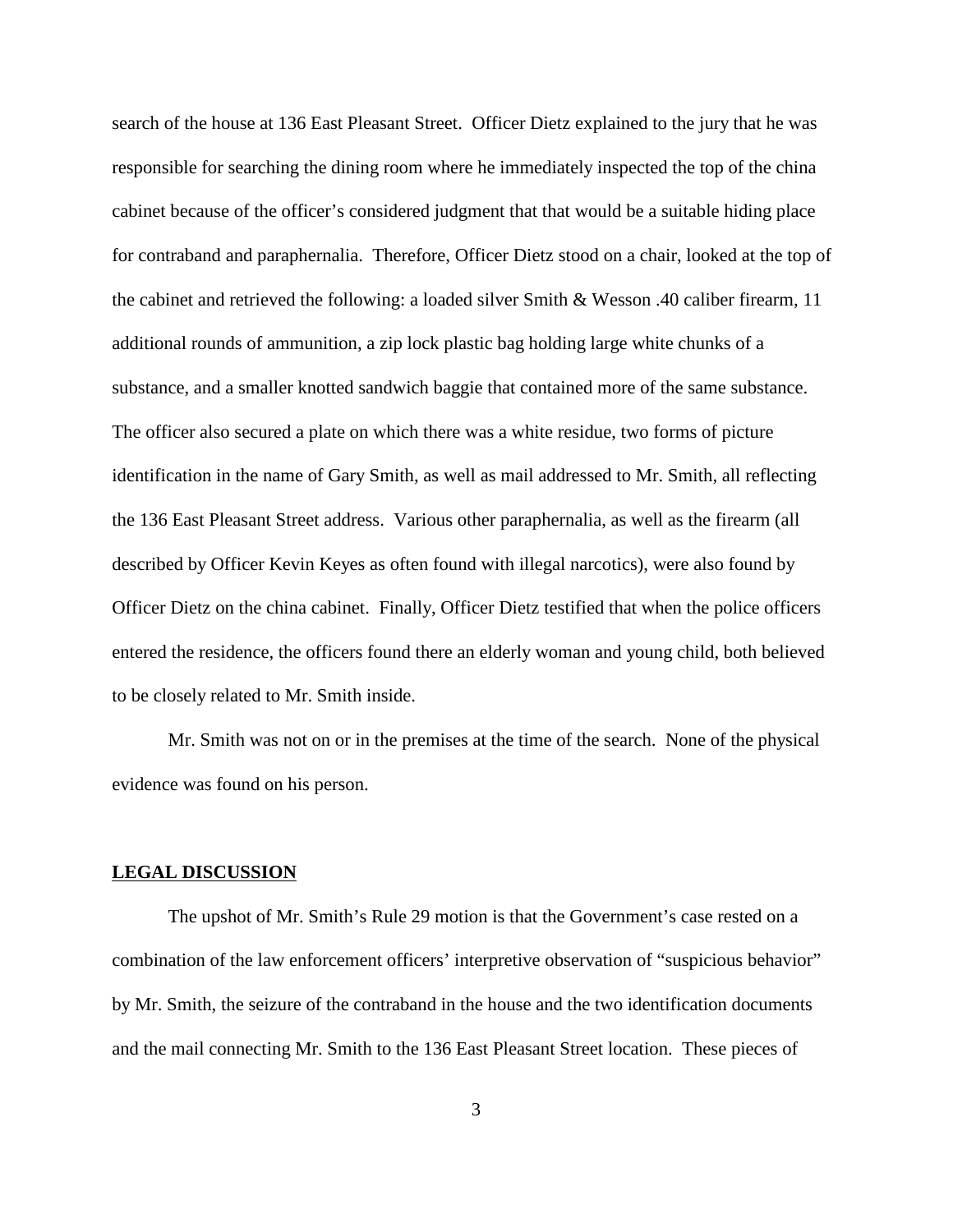evidence, according to Mr. Smith, is insufficient to support a legitimate guilty verdict.

While the evidence may not be so overwhelming as to support nothing but a guilty verdict, that, of course, is not the legal standard applicable to a Rule 29 motion. Rather, the admonition to the trial court is to be "ever vigilant...not to usurp the role of the jury by weighing credibility and assigning weight to the evidence, or by substituting its judgment for that of the jury." United States v. Brodie, 403 F.3d 123, 133 (3d. Cir. 2005) (citing United States v. Jannotti, 673 F.2d 578, 581 (3d Cir. 1982)). Moreover, the Government correctly argues that in order to preserve the jury's guilty verdict, "the evidence 'does not need to be inconsistent with every conclusion save that of guilty."" United States v. Gonzalez, 918 F.2d 1129, 1132 (3d Cir. 1990) (quoting Gov't of the Virgin Islands v. Williams, 739 F.2d 936, 940 (3d Cir. 1984)).

Here, the jury was presented sufficient evidence to find beyond a reasonable doubt that the Government proved that Mr. Smith (1) acted knowingly or intentionally and (2) constructively possessed the "crack" cocaine, as well as the firearm. Indeed, the entire postverdict dispute here centers on the sufficiency of the evidence concerning constructive possession. According to our Court of Appeals, someone has constructive possession if he or she "has both the power and the intention at a given time to exercise dominion or control over a thing, either directly or through another person or persons..." United States v. Garth, 188 F.3d 99, 112 (3d Cir. 1999). While "mere proximity" to the object in question, or "mere association" with the person who does control it, is not enough, id at 112, here the jury heard evidence that would permit a conclusion that Mr. Smith was connected himself much more definitively to the contraband.

Specifically, the jury received uncontroverted testimonial evidence that surveillance law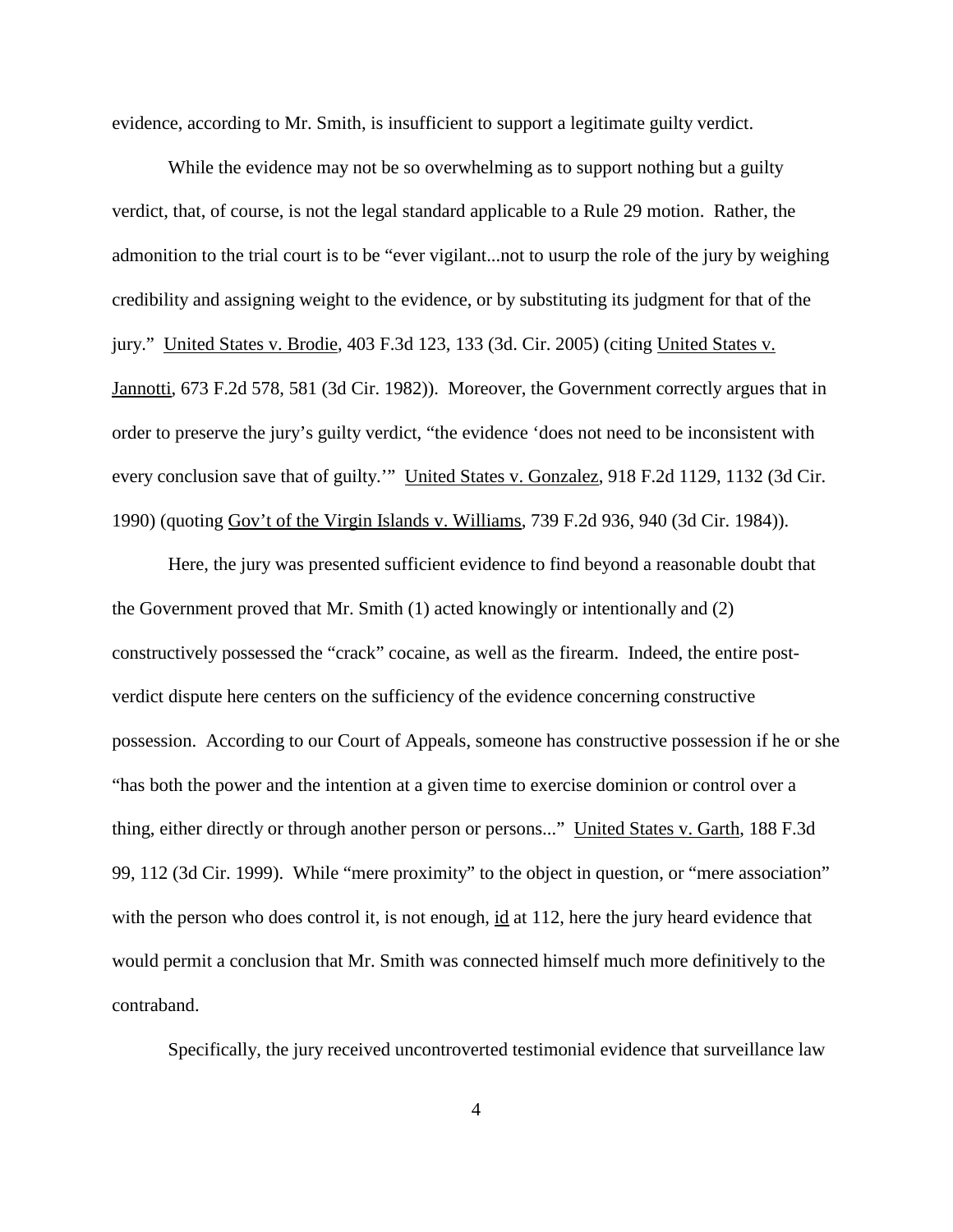enforcement officers saw Mr. Smith enter the 136 East Pleasant Street location at will several times, all without knocking at the door, ringing the bell, or otherwise seeking any entry permission. The officers also testified under oath that they saw Mr. Smith engage in conduct that was consistent with illegal drug transactions all in the immediate environs of the house at 136 East Pleasant Street. Finally, the law enforcement witnesses explained that they found mail and identification documents with Mr. Smith's name and picture as well as the 136 East Pleasant Street address set forth, retrieving those materials from the same specific place in the house as they located the contraband. From all of this evidence, the jury could naturally conclude, beyond a reasonable doubt, that Mr. Smith had ready access to the 136 East Pleasant Street residence. They similarly could conclude Mr. Smith had unfettered power and intention to exercise control over the drugs and gun that are at the core of the charges of which Mr. Smith was convicted.

Accordingly, Mr. Smith's Rule 29 motion is denied, and the jury's verdict is upheld in all respects. An Order to this effect follows.

## BY THE COURT:

S/Gene E.K. Pratter\_\_\_\_\_\_\_\_\_\_ GENE E.K. PRATTER, J. United States District Judge